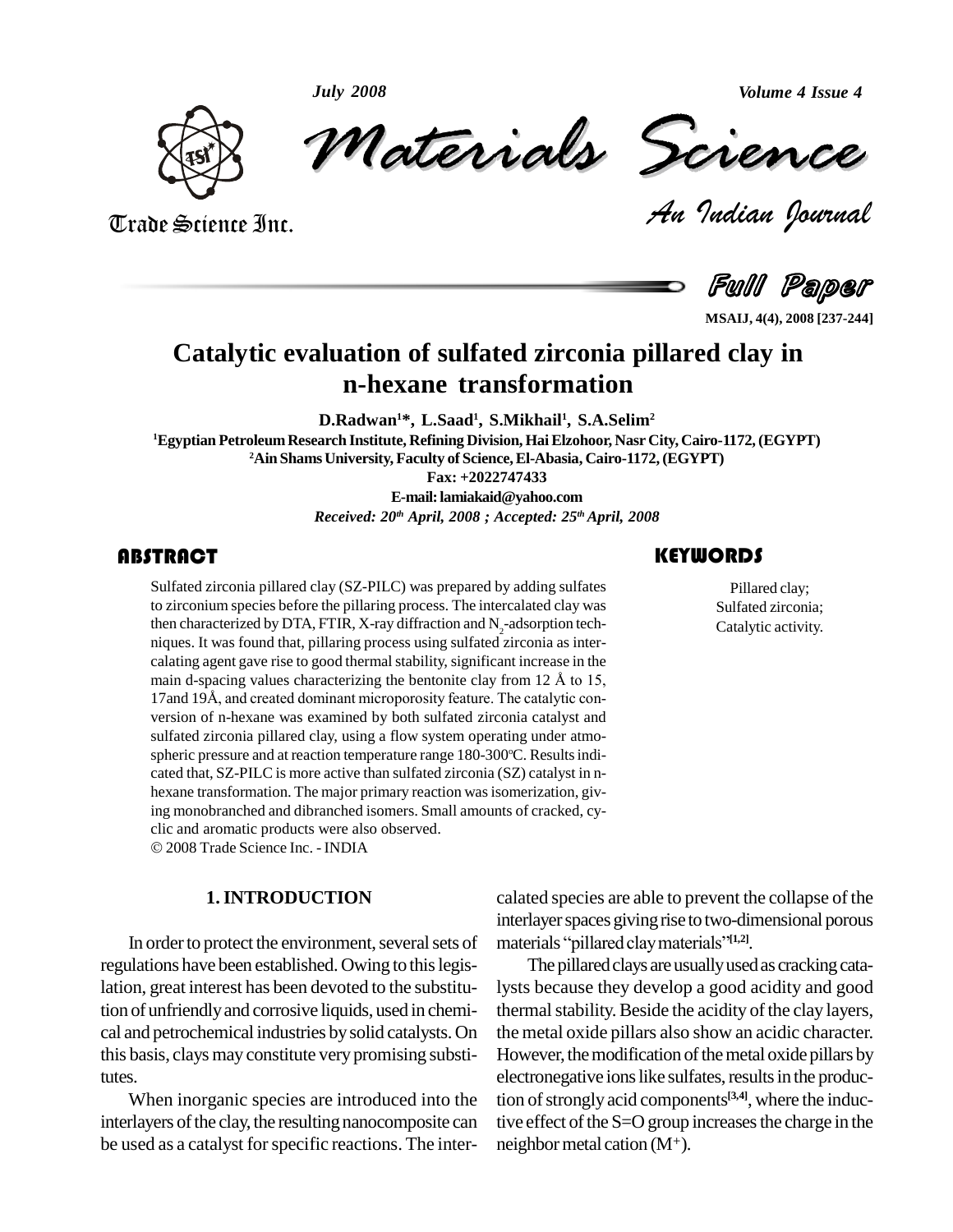# Full Paper

Faran-Torres and Grange and others modified the acidity of ZrOCl<sub>2</sub> montmorillonite by adding  $\rm (NH_4)_2SO_4$ during the intercalation reaction<sup>[5-9]</sup>. The intercalation of out i zirconium sulfate hydroxyl complex in Na-montmorillonite using zirconium acetate as a precursor was also studied **[10]**.

In the present investigation, the effect of sulfate precursors on the textural properties and catalytic activity of the prepared sulfated zirconia pillared clay catalysts is studied.

### **2. EXPERIMENTAL**

# **2.1 Preparation method**

#### **2.1.1.Preparation ofsulfated zirconia (SZ) catalyst**

Ammonium sulfate was added to  $0.1$  mole  $ZrOCl<sub>2</sub>$ solution freshly prepared with  $SO_4$ : Zr molar ratio equal  $_{\text{add}}$ to  $0.15^{[9]}$ . The solution was then subjected to reflux for  $\epsilon_{\text{trop}}$ 4h, then evaporated and dried at 120°C for 4h, followed by calcination at 450°C in the presence of purified air for 6h.

# **2.1.2.Preparation ofsulfated zirconia pillared clay (SZ-PILC)**

The starting clay material (bentonite from Alexandria district) was dispersed in freshly prepared 1M solution of NH<sub>4</sub>OH (10g/L) for 24 hours, and then aged in distilled water for at least three days. The suspended part then centrifuged, washed by distilled water, and dried at room temperature. The solid sample obtained wassieved to 200 meshes. The chemical analysis of this clay presented inTABLE 1.

The intercalated claywas prepared by adding the freshly refluxed sulfated zirconia solution drop wise to reaction 10g/l clay suspension. The slurry was refluxed at 100°C for 4h, washed by distilled water and left to dry at room temperatur **[9]**. The sample wasthen calcined in a flow of purified air at 450 $^{\circ}$ C.

# **2.2. Characterization ofthe prepared pillared clay**

The structure of the prepared interlayered clay

| SiO <sub>2</sub> | AI <sub>2</sub> O <sub>3</sub>                             | FeO <sub>3</sub> | Na <sub>2</sub> O | MgO  | K,O  | $L^*$ |
|------------------|------------------------------------------------------------|------------------|-------------------|------|------|-------|
| 56.91            | 16.95                                                      | 6.53             | 5.85              | 0.87 | 1.32 | 11.55 |
|                  | *Ignition loss is determined by burning one gram sample at |                  |                   |      |      |       |

*Materials Science*

samples was studied by various techniques;

Differential thermal analyses(DTA) were carried out in temperature range from room temperature to 1000°C on the prepared catalyst samples under a flow ofAr usingSETARAMLabsysTG-DSC16to trace the structure changes accompanying the thermal treatment.

Infrared spectroscopic analysis (FTIR) was carried out using ATI Matt son 1001 in the IR region of 400-4000cm-1 , to characterize the main constitutes of the prepared samples. All samples were grinding with potassium bromide (KBr) powder and then pressed into a disk before analysis.

X-Raydiffraction analyses(XRD)were carried out by a Shimadzu XD-1 diffractometer using Cu-target Ni-filtered to study the different phases accompanied the intercalation process.

The textural properties were determined from the adsorption-desorption isotherms measured at liquid nitrogen temperature using NOVA3200e sorption, the specific surface area was evaluated by the BET method, pore size and pore volume data were obtained by the BJH method. All samples were degassed at 200°C for 17h in nitrogen atmosphere prior to adsorption.

# **2.3. Catalytic activity**

Catalytic transformation of n-hexane over the prepared pillared interlayer clay catalysts was performed in a flow system operated under atmospheric pressure, at the temperature range 180-300°C, hydrogen flow rate 35ml/min, catalyst volume 5ml and liquid hourly space velocity (LHSV) 0.6 hr<sup>-1</sup>.

The product analysis was performed using Perkin-Elmer gas chromatograph with hydrogen flame ionization detector; capillarycolumn was used to analyze the reaction products throughout this investigation.

### **3. RESULTS AND DISCUSSION**

#### **3.1 Structural characterization**

# **3.1.1 Thermal analysis**

Figure  $1(a-c)$  illustrates the differential thermal analysis (DTA) profiles for SZ sample, parent bentonite clay, and the prepared SZ-PILC.

DTA profile for SZ (Figure 1a) catalyst exhibits four endothermic features.Three endotherms occur below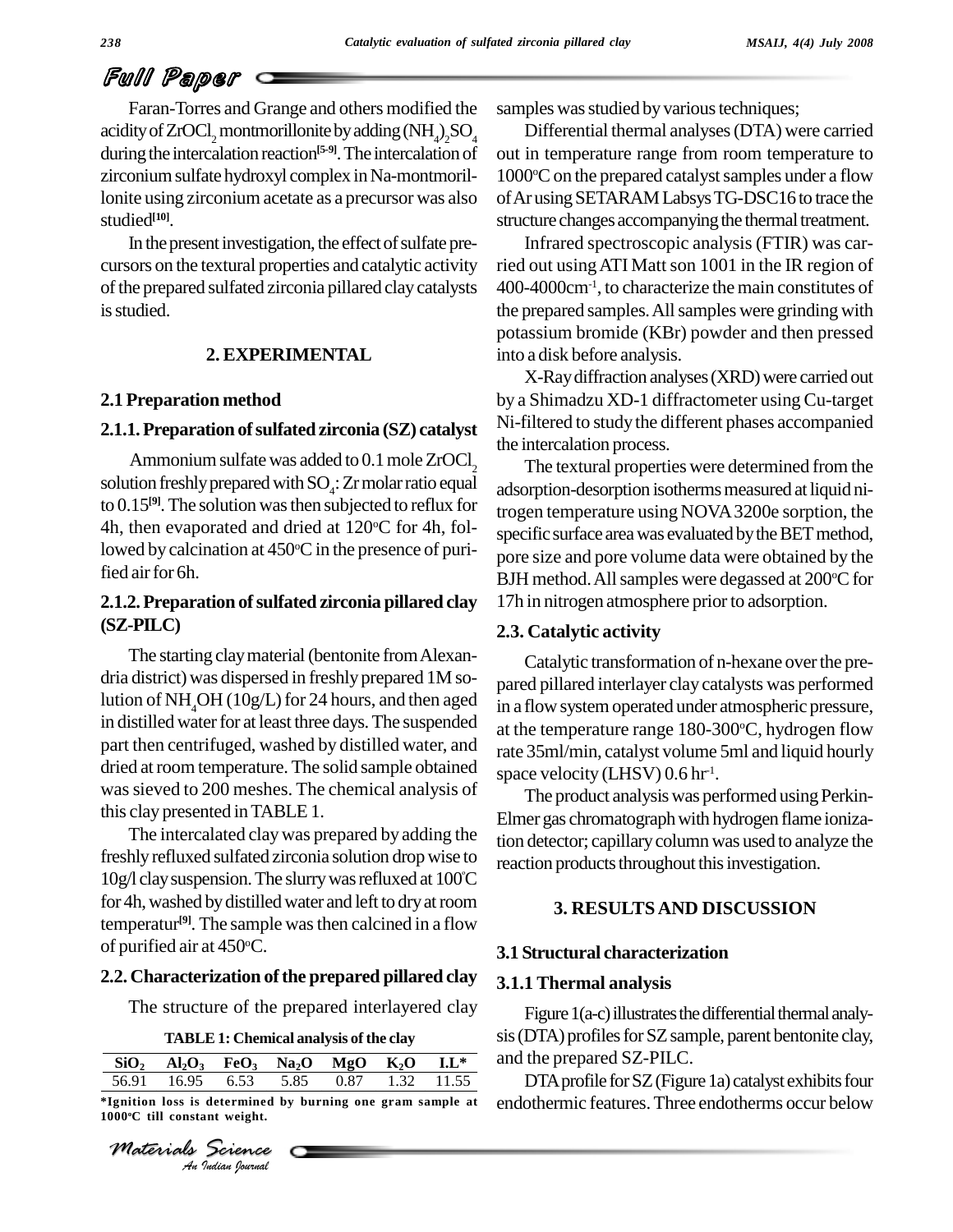



**Figure 1 : Differential thermal profiles for; a-Sulfated zirconia, b- Parent bentonite clay, c-SZ-PILC (dried)**



**Figure 2 : Sulfated zirconia structure [17]**



**Figure 3: XRD pattren for; a-Sulfated zirconia, b- Raw clay, c-SZ-PILC (dried) d- SZ-PILC(calc. 450 <sup>0</sup>C)**

**TABLE2 :Textural properties ofthe prepared samples**

| TABLE 2: Textural properties of the prepared samples | $3.1.2 X -$                                                           |       |       |          |  |
|------------------------------------------------------|-----------------------------------------------------------------------|-------|-------|----------|--|
| <b>Sample</b>                                        | $S_{BET}$ , m <sup>2</sup> /g V <sub>p</sub> , cc/g Pore width, $\AA$ |       |       |          |  |
| Parent clay                                          | 71.188                                                                | 0.225 | 63.43 | sulfated |  |
| SZ-PILC (calc. $450^{\circ}$ C)                      | 78                                                                    | 0.08  | 22.28 | and $ZI$ |  |

 $400^{\circ}$ C that can be identified as,

C that can be identified as,<br>At $\approx$ 110°C: evolution of water molecules loosely 400°C that can be identified as,<br>At $\approx$ 110°C: evolution of water molecules loosely<br>adsorbed on the external surface, At $\approx$ 200°C: evolution of water molecules strongly associated with hydroxyl adsorbed on the external surface, At≈200°C: evolution<br>of water molecules strongly associated with hydroxyl<br>zirconium cations<sup>[11]</sup> and At≈300°C: dehyroxylation and crystallization of bulk Zr(OH) $_{\rm 4}$  into tetragonal ZrO $_{\rm 2}$ [V.Parvulescu, S.coman, P.Grange, V.I.Parvulescu:<br>Applied catalysis, 176, 27-43 (1999). The fourth en-<br>dothermic feature at $\approx 700^{\circ}$ C is attributed to the loss of Applied catalysis, 176, 27-43 (1999). The fourth en dothermic feature at $\approx 700^{\circ}$ C is attributed to the loss of Applied catalysis, 176, 27-43 (1999). The fourth en-<br>dothermic feature at $\approx 700^{\circ}$ C is attributed to the loss of SO<sub>2</sub><sup>[12]</sup>. One exothermic peak at $\approx 900^{\circ}$ C is due to phase transformation of  $ZrO<sub>2</sub>$  from metastable tetragonal phase to stable monoclinic phase<sup>[13]</sup>.

The DTA curve for the starting bentonite clay shows three main endothermic processes, the endotherm The DTA curve for the starting bentonite clay shows<br>three main endothermic processes, the endotherm<br>at~100°C corresponds to the loss of physically adsorbed water on the external surface, and the presence of shoulder near to 200°C indicates that this raw material is calcium-montmorillonite type **[14]**.Verysmall endother der near to 200°C indicates t<br>calcium-montmorillonite type<br>mic feature at  $\approx$ 280°C referre mic feature at  $\approx$ 280°C referred to escape of interlayer calcium-montmorillonite type<sup>[14]</sup>. Very small endothermic feature at  $\approx$ 280°C referred to escape of interlayer water. Higher temperature endotherm at  $\approx$ 550°C corwater. Higher temperature endotherm at  $\approx$ 550 $\degree$ C corresponds to the beginning of the interlayer collapse as a result of the decomposition of the silicate structure with loss of a water molecule per formula unit by dehydroxy lation<sup>[15]</sup>. The exothermic peak that appears at 930<sup>o</sup>C is a structural one, which attributed to the destruction of montmorillonite and formation of new phase.

The DTA profile for the prepared SZ-PILC exhibits three endotherms in the range  $100-300^{\circ}\text{C}$ , the first one results from the loss of water, is broader than that for the parent clay due to strong solvation power of  $Zr$ cationic species. Meanwhile, the second endothermat 300 <sup>0</sup>Ccan be attributed to the dehydroxylation of bulk  $\rm{Zr}(\rm{OH})_{\rm{4}}$  to  $\rm{ZrO}_{\rm{4}}$  or the substitution of terminal Zr-OH group by SO<sup>4</sup> 2-**[16]** to form sulfated zirconia structure (Figure 2).

It is worth noting that, the observed diminish of the (Figure 2).<br>It is worth noting that, the observed diminish of the<br>endothermic feature at  $\approx$ 550<sup>0</sup>C (the dehydroxylation of the silicate structure) may attributed to the cross linking of sulfated zirconia intercalated species into the interlayer hydroxyl group keeping the layer apart thereby preventing its collapse.

#### **3.1.2 X-rayAnalysis**

*M M M Indian Medicines*<br> *Materials Science*<br> *Materials Science*<br> *An Indian bouval* X-ray diffraction patterns of all investigated samples; sulfated zirconia (SZ), bentonite clay, dried SZ-PILC and SZ-PILC respectively, are illustrated in figure 3(a-

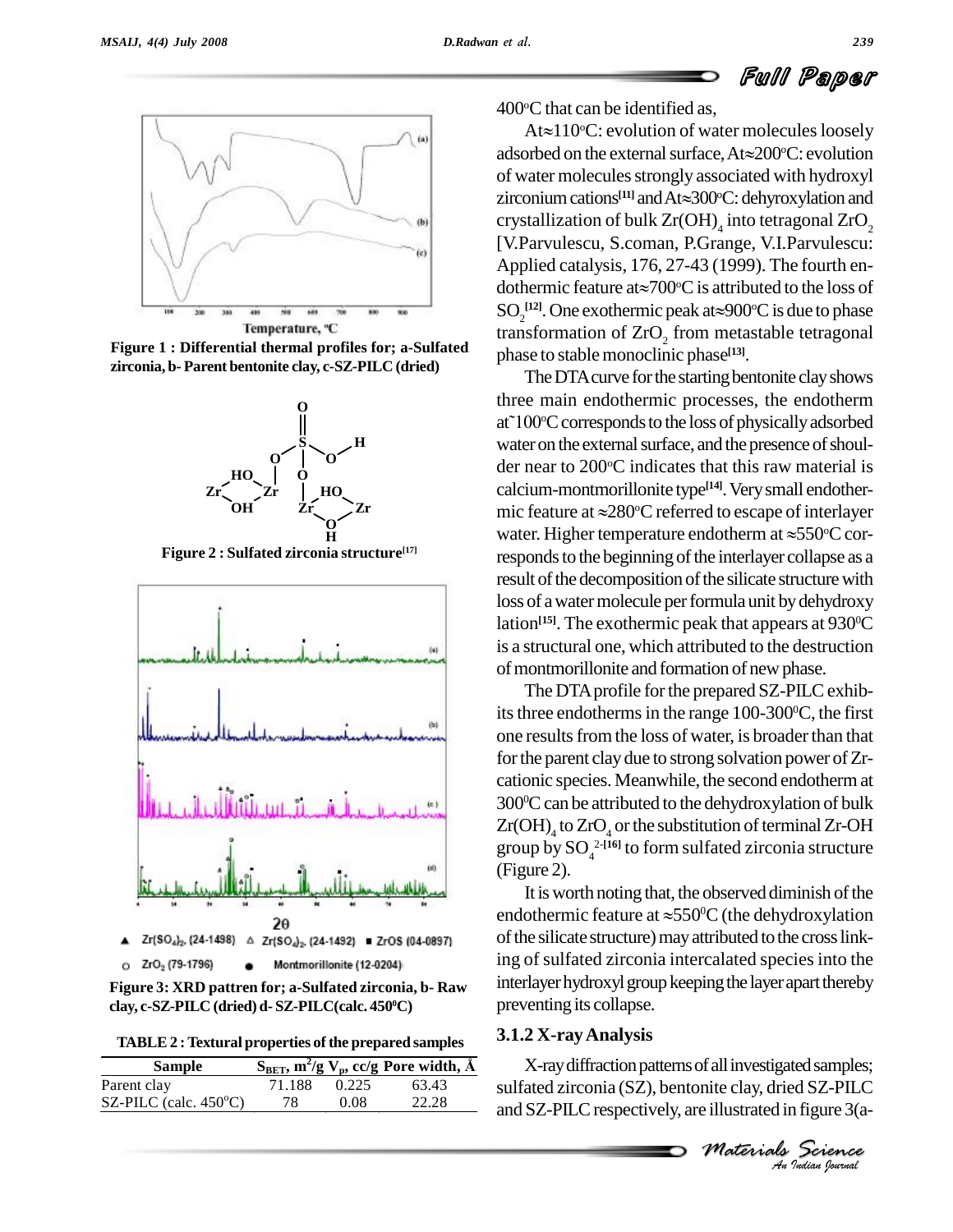

**Figure 4 :** Probable form of the  $\left[\text{Zr(OH)}_{14}(\text{H}_2\text{O})10\right]_2^{\text{+}}$  complex<sup>[18]</sup>  $plex^{[18]}$ 



**Figure 5:IR spectrum for; a-sulfated zirconia, b-Parent clay, c-SZ-PILC (dried),d-SZ-PILC (calc. 450 oC).**

d) and presented inTABLE 2.

The diffractogram for SZ (Figure 3a) reveals highly crystalline phase corresponds to zirconium sulfate  $(ASTM 24-1498)$ , in addition to, the main characteristic lines for ZrOS (ASTM 04-0897).

The diffraction pattern for the parent clay (Figure 3-b) exhibits the main d-spacing identifying montmoril-The diffraction pattern for the parent clay (Figure<br>3-b) exhibits the main d-spacing identifying montmoril-<br>lonite at: 12.99, 4.53 and1.49Å (ASTM 12-0204), with some basal reflections for kaolinite mineral at dlonite at: 12.99, 4.53 and 1.49Å (ASTM 12-0204),<br>with some basal reflections for kaolinite mineral at d-<br>values near, 7.2 and 3.33Å, in addition to quartz at, with some basal reflections for kaolinite mineral at<br>values near, 7.2 and 3.33Å, in addition to quartz<br>3.36, 3.49 Å together with traces of feldspars.

the interlamellar region, probing apart the interlayer struc-*Indian Indian*<br>*Indian Indian*<br>*Indian*<br>*Indian bouvad* For dried SZ-PILC(Figure 3c), the pattern reveals 3.36, 3.49 Å together with traces of feldspars.<br>For dried SZ-PILC (Figure 3c), the pattern reveals<br>new basal reflections[15.28, 16.75, and 19.97Å] at 20 lower than 7, in addition to, the main basal reflections for montmorillonite which may indicates the penetration of the sulfated polycationic zirconia species into ture and resulting in an observed expansion in the interlayer distance. However, the creation of various high d-values (Figure 3c) at  $2\theta < 7$  may be attributed to the orientation of the polycationic zirconium species in

*Materials Science*

the inter layer region, either as a double layer of flatlying complexes(Figure 4), or as a single layer of com plexes standing normal to the interlayer region is reasonably taking into account as stated by S. Yamanaka andW. Brindley **[17]**.

Furthermore, the pattern (Figure 3-c) exhibits also different characteristic lines for  $Zr(SO<sub>4</sub>)$ , [ASTM 24-1492 and ASTM 24-1498] which may indicates the existence of isolated and poly-nucleated sulfated species, in addition to, the main linesfor ZrOS [ASTM 04-0897] and the basal reflection for tetragonal zirconia [ASTM 79-1796].

The diffractogram for calcined SZ-PILC (figure 3d) indicates little compaction in the interlayer spacing The diffractogram for calcined SZ-PILC (figure 3-<br>d) indicates little compaction in the interlayer spacing<br>to $\approx$ 17.9Å instead of 19.97Å, may be due to the partial removal of the interlayer coordinated water upon heating at 450°C. An increase in the line intensities corresponding to  $\text{Zr}(\text{SO}_4)_2$ ,  $\text{ZrOS}$  and  $\text{ZrO}_2$ , (due to the decomposition of the poly-nucleated intercalated species) are also observed.

### **3.1.3 FTIR spectroscopy**

Figure 5 (a-d) shows representative IR spectra for SZ, parent bentonitic clay, SZ-PILC and SZ-PILC respectively.

The spectrum for the prepared SZ (Figure 5-a) catalyst shows two types of isolated  $Zr$ -OH groups that are in the fundamental OH stretching region located in the range 3846-3710cm-1 . However, the OH bands between 3800-3700cm-1 are actually assigned to the terminal OH group **[18]**. The spectrum exhibits also a broad band between 3600-2850 cm-1 with amaximum centered at  $3415 \text{ cm}^{-1}$  which is attributed to acidic OH groups. Furthermore, characteristic sulfate bands at 1515 and 1490 cm-1 are assigned to asymmetric and symmetric stretching modes of sulfate groups bound via two oxygen atoms to the zirconium ion. Bands at 1092, 1154 and 1239 cm-1 are assigned to asymmetric and symmetric stretching modes of oxygen bound to the sulfur of sulfate<sup>[19]</sup>.

However, the mechanism of formation of covalent However, the mechanism of formation of covalen<br>sulfates and poly sulfates allow us to ascribe<sup>[20]</sup>; However, the mechanism of formation of covalent<br>fates and poly sulfates allow us to ascribe<sup>[20]</sup>;<br>The bands concentrated at  $v' < 1400$  cm<sup>-1</sup> to iso-

lated surface  $\mathrm{SO}_4^{\ 2}$  groups and are postulated to be bonded to the oxide network by more than two S-O-Zr bridges **[19]**.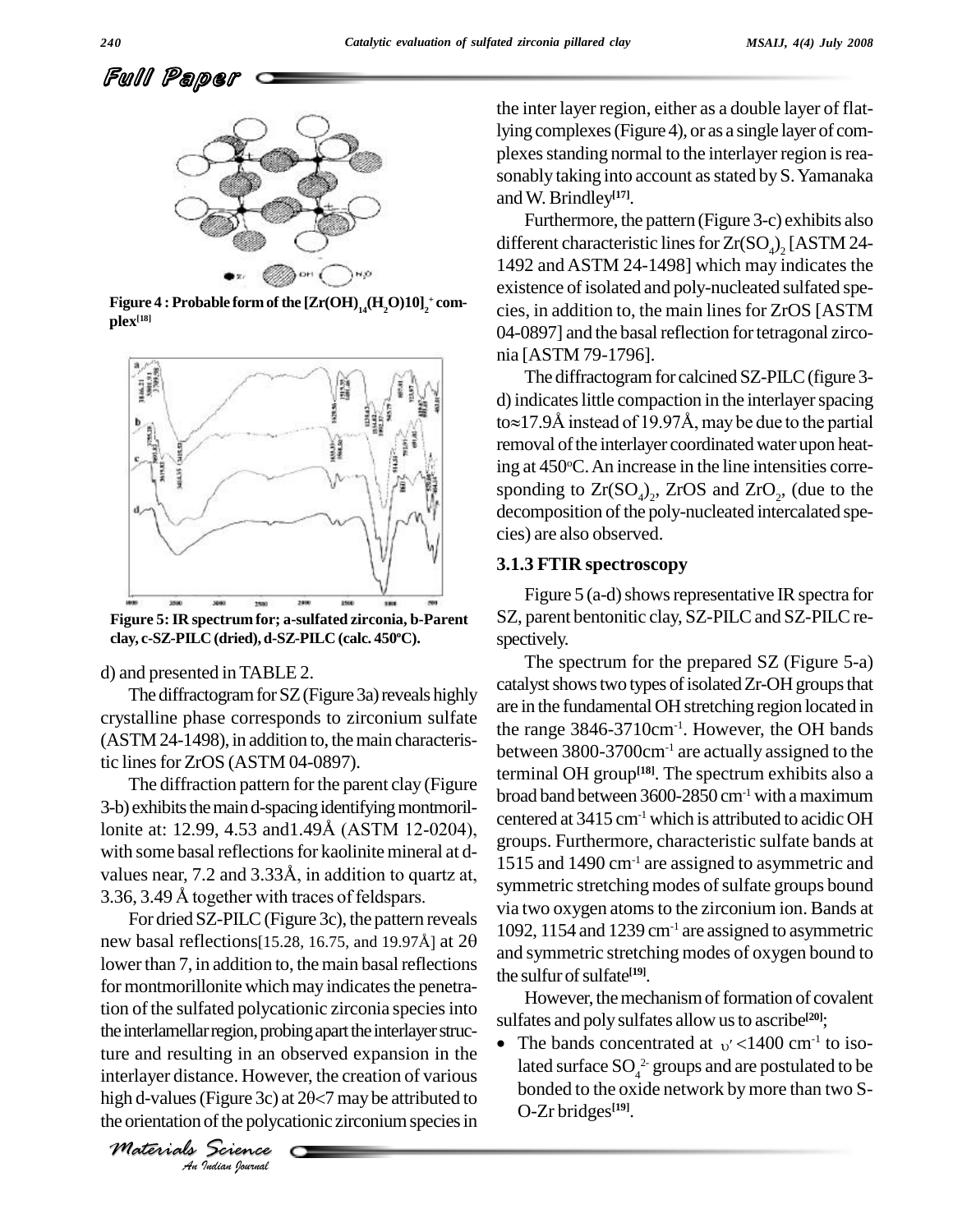- The bands at  $v' \ge 1400 \text{ cm}^{-1}$  to poly-nuclear surface linkin sulfates probably of the type pyrosulfates  $[S_2O_7]$ . constitu sulfates probably of the type pyrosulfates  $[S_2O_7]$ . cons<br>Stretching band located at  $\frac{1}{2}$  1350 cm<sup>-1</sup> are as-
- Stretching band located at  $v' \ge 1350$  cm<sup>-1</sup> are ascribed to highly covalent sulfates ( $v'_{s=0}$ ).
- Several low frequency bands at  $v' \le 1150 \text{ cm}^{-1}$  are Several low frequency bands at  $v' \le 1150$ <br>due to ( $v'_{s,o}$ ) stretching modes<sup>[21,22]</sup>.

The spectrum for bentonite clay (figure 5-b) re veals a large and relatively broad absorption band at OH-stretching region ranging from 3750-3400 cm-1 giving rise to three clear peaks at 3692, 3619 and 3414 layer s<br>cm<sup>-1</sup> that can be assigned to the bonded and unbounded interlay<br>OH of the clay mineral.. The absorption band at  $\approx$  3692 as well  $cm<sup>-1</sup>$  that can be assigned to the bonded and unbounded  $\frac{m_{\text{t}}}{m_{\text{t}}}$ cm<sup>-1</sup> is ascribed to those hydroxyl groups constituting sunated one side of the sheet, some times referred to as inner surface hydroxyls<sup>[23]</sup>. The absorption band at  $3619$  s<sub>ou</sub>  $cm^{-1}$  is assigned to hydroxyl groups located inside the  $\frac{1}{\sqrt{1-\frac{1}{c^2}}}$ sheet being situated at the middle layer between the tetrahedral and octahedral that constitute the bentonitic sheet being situated at the middle layer between the<br>tetrahedral and octahedral that constitute the bentonitic<br>structure<sup>[24]</sup>. The large broad band centered at  $\approx 3415$ cm<sup>-1</sup> is characterized for the vibration frequencies of  $\epsilon$ OH groups on the clay surface and/or on the inside of the silicate sheet structure.

The band centered at  $1630 \text{ cm}^{-1}$  is assigned to the biblic OH vibration of the interlayer molecular water whereas, the strong band at the range  $1150-920$  cm<sup>-1</sup> is believed to characterize bentonite being related to the OH-Al group.

Several minor absorption bands in the range of 690- $920 \text{cm}^{-1}$  may be ascribed to the (Si-O) group of kaolinite and bentonite minerals. The two bands at the lower vibration region in the range  $460-530$  cm<sup>-1</sup> may correspond to the vibration of Si-O groups and Si-O- Al group of kaolinite respectively.

Furthermore, the spectrum of dried SZ-PILC (figure 5-c) displaysthemain constituent bands of bentonite clay, in addition to the appearance of relatively  $\frac{m}{2}$ (figure 5-c) displays the main co<br>tonite clay, in addition to the ap<br>sharp band at $\approx$ 1398 cm<sup>-1</sup> that i sharp band at  $\approx$  1398 cm<sup>-1</sup> that is attributed to a highly covalent and/or poly-nuclear sulfate species (2) inter-<br>calated into the inter-lamellar region of the clay. Mean-<br>while, the small broad band at $\approx$ 1550 cm<sup>-1</sup> may also be calated into the inter-lamellar region of the clay. Meanattributed to the existence of some isolated sulfate them. groups. However, an observed broadening in the OH attributed to the existence of some isolated sulfate<br>groups. However, an observed broadening in the OH-<br>stretching band at  $\approx 3600-3000$ cm<sup>-1</sup> might be attributed to either the partial substitution of some OH groups of the interlayer structure by  $\text{SO}_4^2$  groups or the cross-

linking of sulfated polycationic species to the OH groups constituting the silica-silica tetrahedral sheets of bento-

The spectrum of calcined SZ-PILC exhibits generally; relative broadening of most bands ascribed to the bentonite structure 1043, 1110 and 3700-3400cm-1 as well as the disappearance of the characteristic band for polynucleated sulfate species at 1398cm-1 .This behavior can be referred to the slight compaction in the inter layer spacing accompany the partial removal of the interlayer water [broadening of the band at 1630cm<sup>-1</sup>] as well as the probable decomposition of poly-nucleated sulfated species to smaller sulfated zirconium species.

# **3.1.4Textural characteristics**

Surface properties for the prepared materials were determined from nitrogen adsorption isotherms con ducted at- $196^{\circ}$ C.

The data obtained including, specific surface area  $(S_{\text{BET}})$ , total pore volume (Vp), and mean pore radius  $(r<sub>H</sub>)$  are presented in TABLE 2.

The adsorption isotherms represented in figure 6-I belong to type IV of Brunauer classification<sup>[25]</sup> and ex-<br>hibited H<sub>2</sub> hysteresis loop (according to IUPAC classi-<br>fication), closing at P/P°~0.4 denoting the presence of hibited H<sub>2</sub> hysteresis loop (according to IUPAC classification), closing at  $P/P^{\circ}\sim 0.4$  denoting the presence of aggregate of plate like particles giving rise to slit-shaped pore **[26]**.

The  $S_{\text{BET}}$  values of studied materials computed from linear plots of the  $S_{\text{BET}}$  equation revealed an observed increase in surface area of the parent clay from  $(71m^2/$ g) to  $(78 \text{ m}^2/\text{g})$  for the pillared one, meanwhile, the total pore volume and average pore radius decreased sig nificantly.

The noticeable increase in the surface area of the calcined sulfated zirconia pillared clay aremost prob ably arise from the creation of microporosity feature through the dispersion of smaller zirconia species (pillars) in the interlamellar region. However, the decrease in either total pore volume or average pore radius may indicate the migration of some zirconia species into the interlamella pores and their occupation to a portion of

*M Indian Metallurgia* 4, (1965)<br> *Metallurgia* 4, (1965)<br> *Indian Materials*<br> *Materials*<br> *An Judian Spormal* them.<br>The porous structure of the prepared materials was also identified by t-method of de Boer et al., (J.H.De Boer, B.G.Linen, T.J.Osniga, Metallurgia 4, (1965) 319).V-t plotforthe parent claywhich lead to straight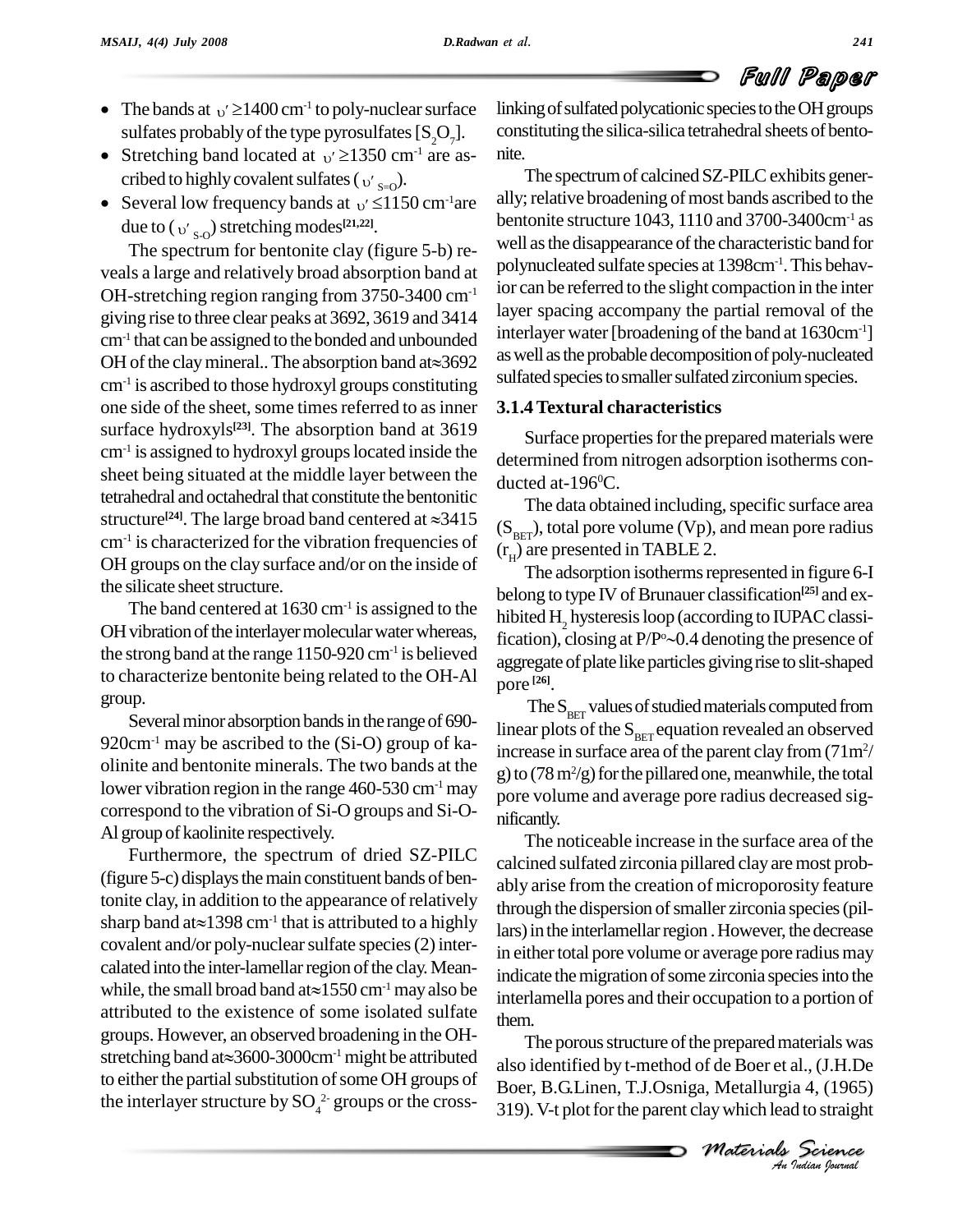

Figure 6 : I-N<sub>2</sub> adsorption desorption isotherm for: a-parent clay b-SZ-PILC calc. 450°C, II-t-plot for: a- parent clay b-**SZ-PILC (calc. 450 <sup>o</sup>C),III-PSD curvesfor: a-parent clay b-SZ-PILC (calc. 450 <sup>o</sup>C)**



Figure 7: Product distribution of n-hexane conversion over **SZcatalyst**



*An***toweredn-hexane convertedproductsFigure 8 : Effect of temperature on the selectivity of SZ**

**Indian**<br>**Indian Converted p**<br>**Indian boundal**<br>*Indian boundal* lines passing through the origin with upward deviation  $\frac{3.2}{1}$ (figure 6-II) retaining the mesoporous texture of bentonite clay. However, high-adsorbed volume is actually

*Materials Science*

due to capillarycondensation resulted fromadsorbate adsorbate interaction in meso-pores. Meanwhile, v-t plot for the calcined sulfated zirconia pillared clays represented downward deviation indicates the micro porosity feature.

Moreover, pore size distribution data (PSD) for studied samples is investigated using  $N_2$  physisorption technique fromthe desorption curve and illustrated in figure 6-III.

PSD for parent clay revealed a bimodal contribution by pores with an average diameter of 21and <sup>63</sup>Å. Meanwhile, calc sulfated zirconia pillared clay (figure<br>6-III) exhibited a major contribution for micropores with<br>an average pore diameter 12.1Å and minor contribu-6-III) exhibited a major contribution for micropores with<br>an average pore diameter 12.1Å and minor contribu-<br>tion for wider pores of diameter (50Å). The created an average pore diameter 12.1Å and minor contribu-<br>tion for wider pores of diameter (50Å). The created<br>micropores (12Å) are most probably raised from the homogenous distribution of smaller zirconia species (pillars) which may also intruded to some of the originally existed mesopores, agglomerated and widening them to 50 Å [as indicated by smaller pore fraction (dV/dD)  $\sim$ 0.1 and in agreement with the data of pore volume and pore radius].

#### **3.2. Catalytic activity**

Catalytic activity of the prepared SZ and SZ-PILC catalyst is examined through n-hexane transformation

Full Paper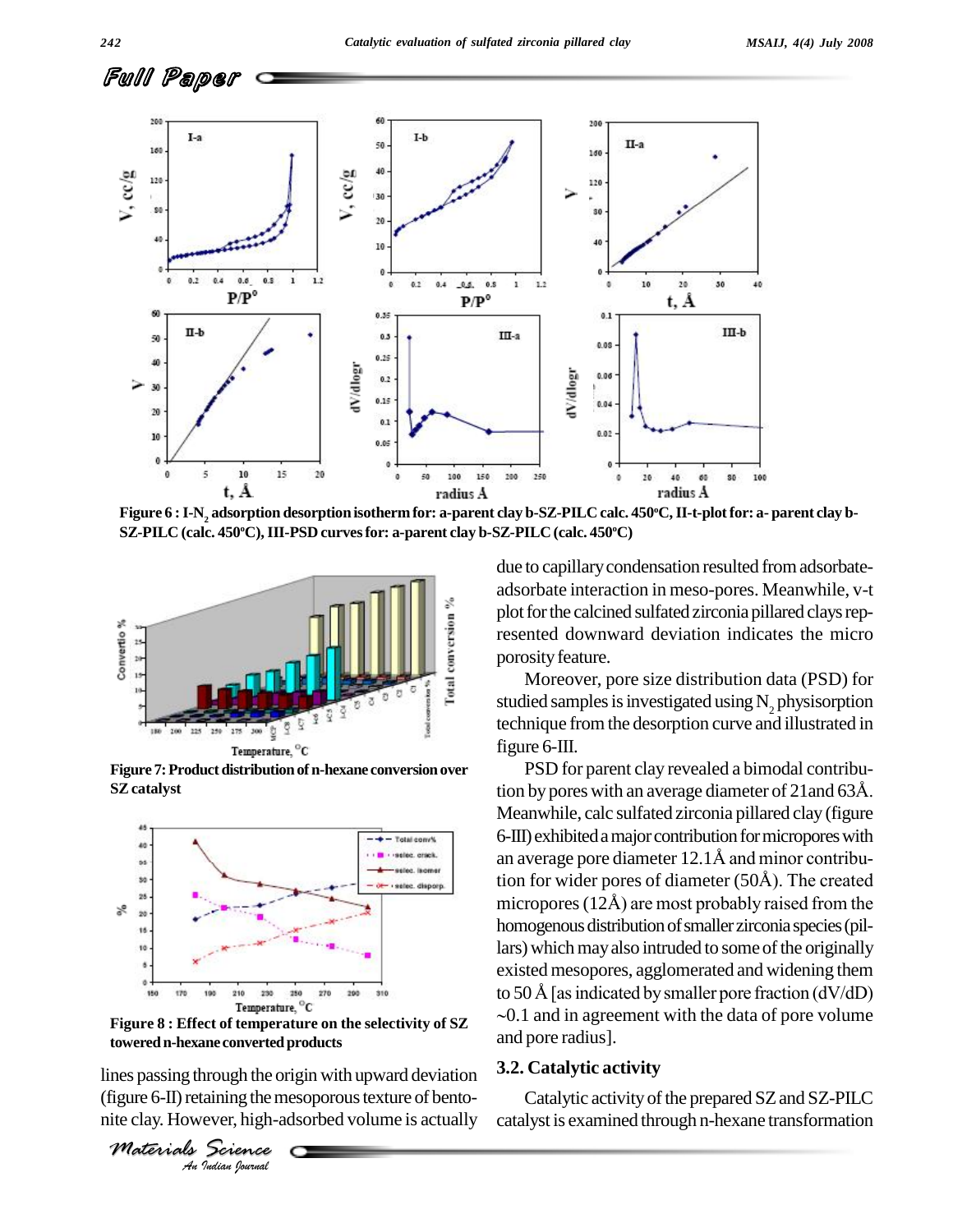# Full Paper



**Figure 9 : Product distribution of n-hexane conversion over SZ-PILC catalyst**



**Figure 10 :Effect of temperature on the selectivity of SZ-** PILC towered n-hexane converted products



reaction at temperatures varying between  $180-300$ °C. n-he Data are illustrated in Figures 7-10.

The data indicates the typical dependence of n-hexane conversion on the reaction temperature over both catalysts, thus, total conversion increases with raising the reaction temperature (Figure 7).

On SZ catalyst the product distribution of n-hex ane conversion revealed that methyl-pentane (iso-hexane) is the major isomeric product, its selectivity decreases graduallywith the increase in the total conver sion (figure 8).

On the other hand iso-butane is considered asthe predominant product at all reaction temperatures, its

selectivity increases with the total conversion. Considerable amount of isopentane is also obtained with in cremental selectivity with the increase in the total conversion (figure 8). Propane, ethane and methane were<br>within detection limits. Skeletal isomers (i-C7 and i-<br>C8) were among the minor products with selectivity≤5% within detection limits. Skeletal isomers (i-C7 and iat the highest total conversion.

Conversion of n-hexane over calcined SZ-PILC seemed to follow the same trend as SZ. Product distri bution of n-hexane conversion over SZ-PILC(Figure 9) revealed two isomeric products for n-hexane, monobranched isomer(methyl pentane) and dibranched iso mer (dimethyl butane) that decreased with the increase in reaction temperature. Their selectivity exhibited a gradual decrease with the increase in the total conver sion (Figure 10). The sharp decrease of these isomeric products at reaction temperatures over  $200^{\circ}$ C is most probably resulted fromthe consecutive cracking reactions and is accompanied by a marked increase in the yield of iso-pentane and iso-butane.

Moreover, the significant increase in  $C_6^+$  products  $(C_7 \text{and} C_8)$  with the total conversion may be resulted from disproportionation reaction **[28,29]**. Methyl cyclopentane, cyclohexane, benzene and toluene are also formed. The formation of these cyclic products maytake place via either a selective or a non-selective dehydrocyclization process of n-hexane and corre sponded to the reverse reaction of a selective or non selective cyclic mechanism<sup>[30,31]</sup>. Furthermore, cyclohexane may undergo dehydrogenation leading to the production of benzene and 1-5 ring contraction that giving rise tomethyl cyclopentane **[32]**.

From the previous exploration for the products of n-hexane transformation over the investigated SZ-PILC, the reaction network in SCHEME1 can be suggested.

another  $C_{6}$  unit to form a<br>
es iso-pentane and iso-<br> *Materials Science*<br> *Materials Science* give a surface  $C_3$  entity. This may not desorb as pro-The reactions shown in the SCHEME are generally believed to proceed via carbenium ion mechanism<sup>[38]</sup>; however, the high abundance of iso-pentane and iso butanemayindicate the high preference of bimolecular reactions **[33-35]**. One of the possible routes would in volve splitting at the center of n-hexane molecule to pane but seems to react with another  $C_6$  unit to form a  $C_9$  intermediate that produces iso-pentane and isoputane **[36,37]**.

Consistent with this pattern, one would speculate